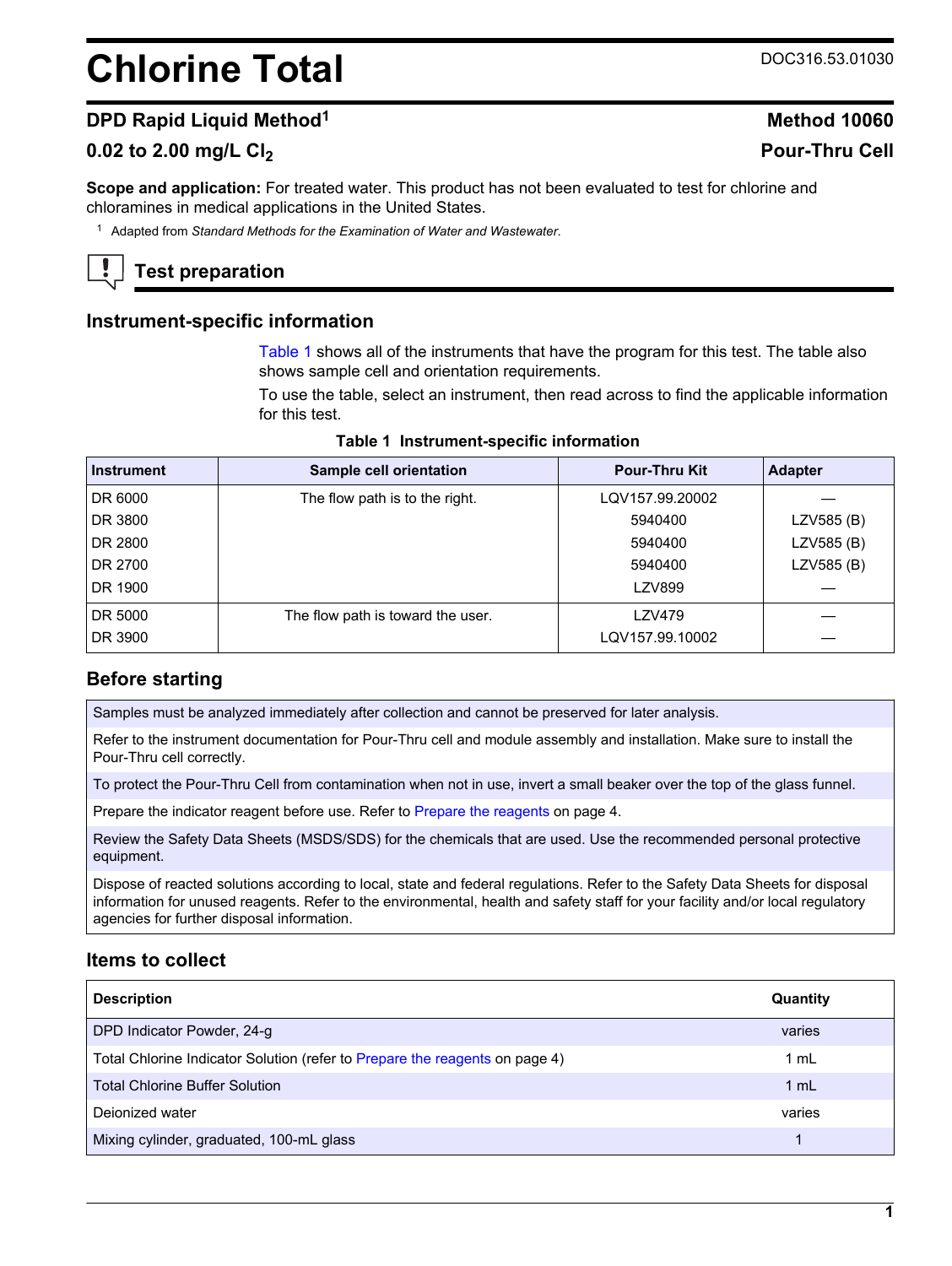## **Items to collect (continued)**

| <b>Description</b>                                                   | Quantity |
|----------------------------------------------------------------------|----------|
| Dispenser, adjustable volume, 1.0–5.0 mL                             |          |
| Pour-Thru Module and Cell (Refer to instrument specific information) |          |

Refer to [Consumables and replacement parts](#page-4-0) on page 5 for order information.

## **Sample collection**

- Analyze the samples immediately. The samples cannot be preserved for later analysis.
- Chlorine is a strong oxidizing agent and is unstable in natural waters. Chlorine reacts quickly with various inorganic compounds and more slowly with organic compounds. Many factors, including reactant concentrations, sunlight, pH, temperature and salinity influence the decomposition of chlorine in water.
- Collect samples in clean glass bottles. Do not use plastic containers because these can have a large chlorine demand.
- Pretreat glass sample containers to remove chlorine demand. Soak the containers in a weak bleach solution (1 mL commercial bleach to 1 liter of deionized water) for at least 1 hour. Rinse fully with deionized or distilled water. If sample containers are rinsed fully with deionized or distilled water after use, only occasional pretreatment is necessary.
- Make sure to get a representative sample. If the sample is taken from a spigot or faucet, let the water flow for at least 5 minutes. Let the container overflow with the sample several times and then put the cap on the sample container so that there is no headspace (air) above the sample.

## **Test procedure**



**1.** Start program **82 Chlorine F&T RL**. For information about sample cells, adapters or light shields, refer to [Instrument](#page-0-1)[specific information](#page-0-1) on page 1.

*Note: Although the program name can be different between instruments, the program number does not change.*



**2.** Pour 50 mL of sample into the Pour-Thru Cell.



**3.** When the flow stops, push **ZERO**. The display shows  $0.00$  mg/L CL<sub>2</sub>.



**4.** Use the bottle-top dispenser to add 1.0 mL of Total Chlorine Buffer Solution to a clean, dry 100-mL glass mixing cylinder.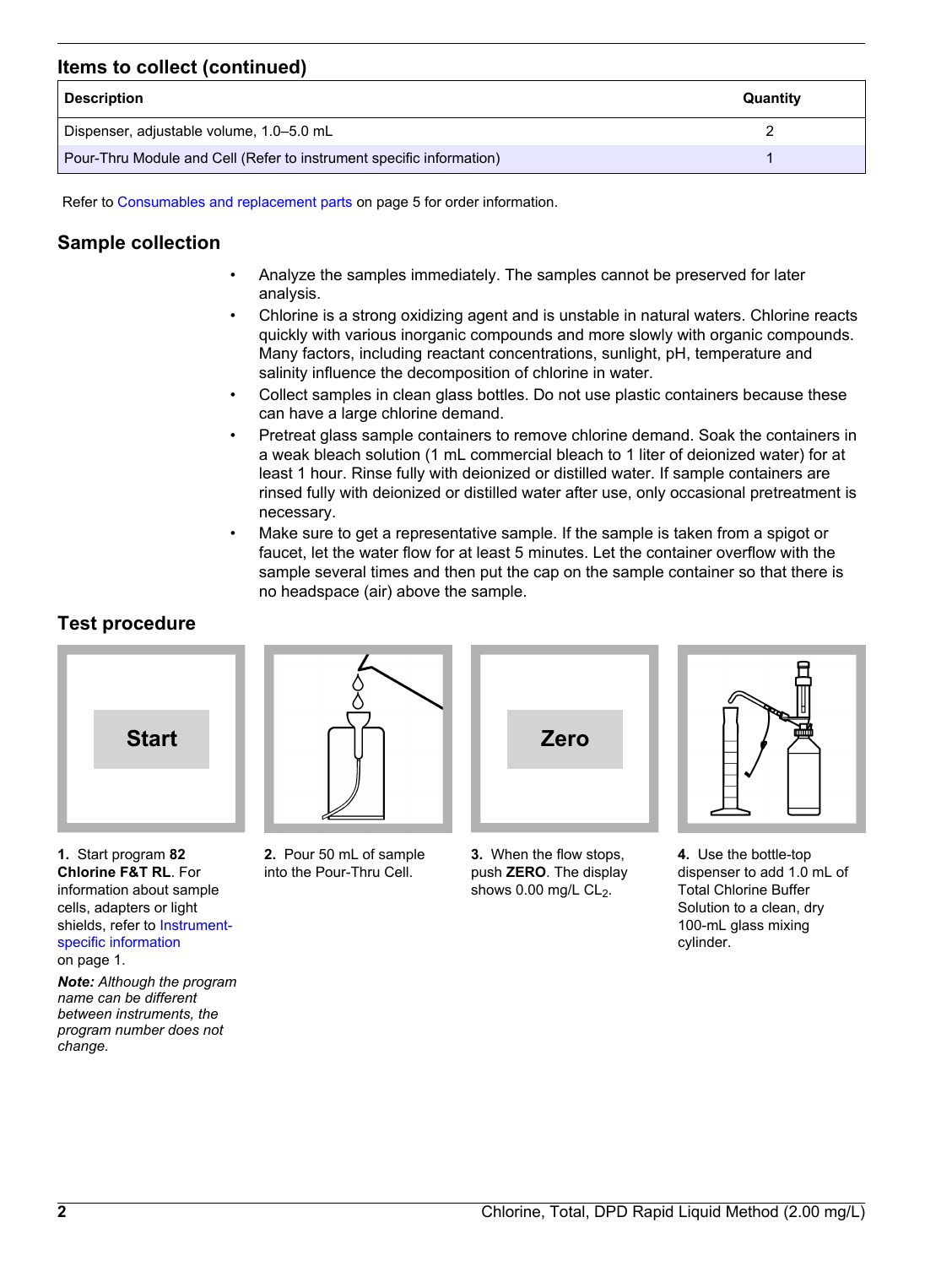

**5.** Use the bottle-top dispenser to add 1.0 mL of prepared Total Chlorine Indicator Solution to the same mixing cylinder.



**6.** Swirl to mix. Continue to the next step immediately.



**7.** Carefully fill the same mixing cylinder to the 80-mL mark with sample.



**8.** Put the stopper on the mixing cylinder. Invert the mixing cylinder carefully several times to mix. Continue to the next step immediately.



**9.** Start the instrument timer. A 2-minute reaction time starts. Complete the next two steps within 2 minutes after the timer expires.

**10.** When the timer expires, fill the funnel of the Pour-Thru Cell with the reacted sample from the mixing cylinder. It is not necessary to pour all of the sample into the Pour-Thru Cell; discard approximately half of the sample.



**11.** When the flow stops, push **READ**. Results show in mg/L  $CL<sub>2</sub>$ .



**12.** Flush the Pour-Thru Cell with at least 50-mL of deionized water immediately after use.

| Interfering substance      | Interference level                                                                                                                                                                                                                                                                        |
|----------------------------|-------------------------------------------------------------------------------------------------------------------------------------------------------------------------------------------------------------------------------------------------------------------------------------------|
| Alkalinity                 | More than 700 mg/L CaCO <sub>3</sub> . May not develop full color or color may fade instantly. Neutralize to<br>pH 6-7 with 1 N Sulfuric Acid. Find amount to be added on separate sample aliquot, then add the<br>same quantity to the sample being tested. Correct for volume addition. |
| Bromine, Br <sub>2</sub>   | Interferes at all levels.                                                                                                                                                                                                                                                                 |
| Hardness                   | Levels below 1000 mg/L as $CaCO3$ will not interfere.                                                                                                                                                                                                                                     |
| <b>Hexavalent Chromium</b> | Levels more than 1 mg/L will cause a positive interference.                                                                                                                                                                                                                               |
| lodine, $I_2$              | Interferes at all levels.                                                                                                                                                                                                                                                                 |

## **Interferences**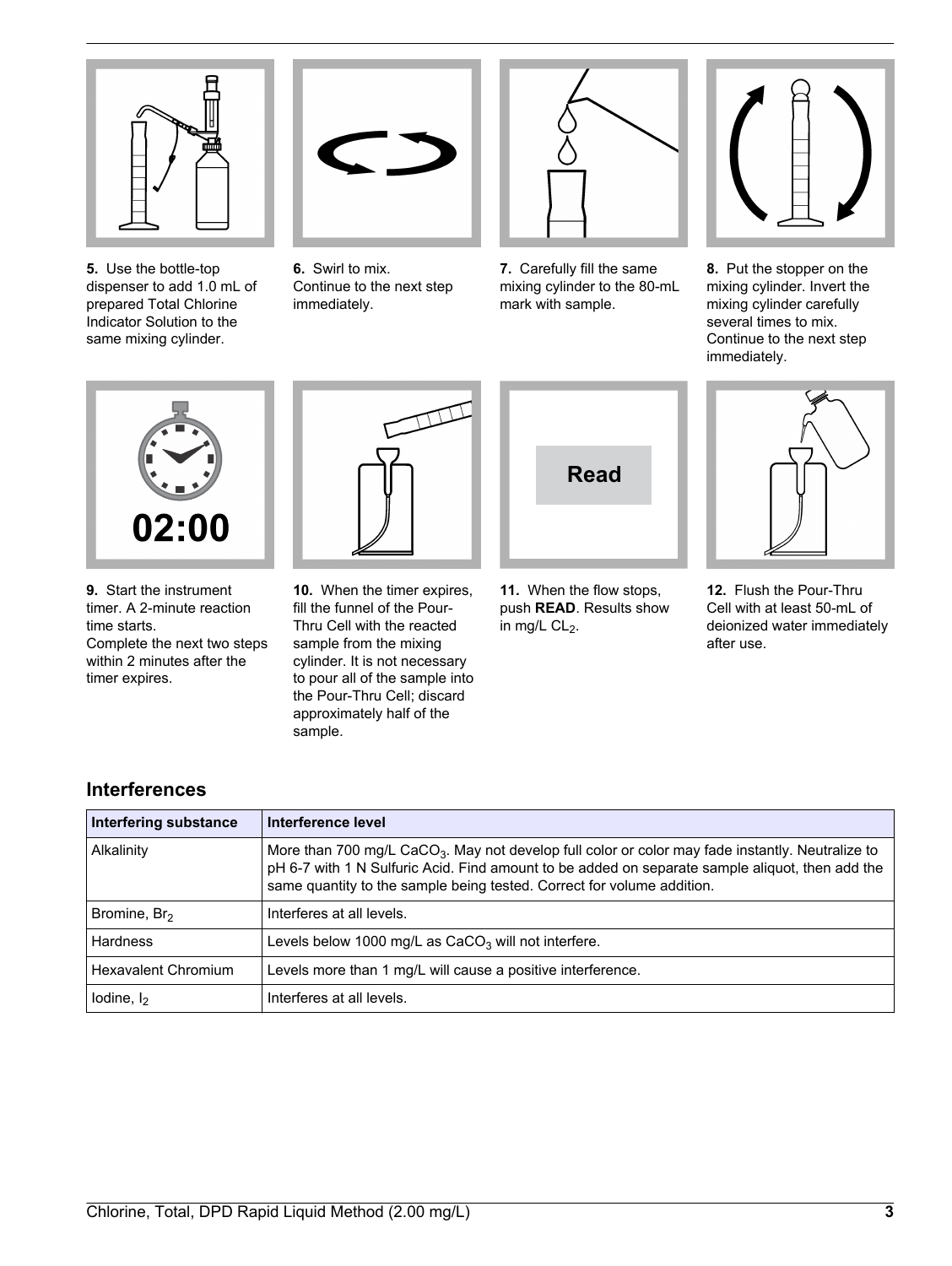<span id="page-3-0"></span>

| <b>Interfering substance</b>                                                        | Interference level                                                                                                                                                                                                                                                                                                                                                                                        |
|-------------------------------------------------------------------------------------|-----------------------------------------------------------------------------------------------------------------------------------------------------------------------------------------------------------------------------------------------------------------------------------------------------------------------------------------------------------------------------------------------------------|
| Manganese, oxidized<br>$(Mn^{4+}, Mn^{7+})$ or<br>Chromium, oxidized<br>$(Cr^{6+})$ | Adjust sample pH to 6-7 with 1.000 N Sulfuric Acid.<br>Add 9 drops Potassium lodide (30 g/L) to an 80-mL sample.<br>2.<br>Mix and wait 1 minute.<br>3.<br>Add 9 drops Sodium Arsenite <sup>1</sup> (5 g/L) and mix.<br>4.<br>Analyze the treated sample as described in the procedure above.<br>5.<br>Subtract the result of this test from the original analysis to get the correct concentration.<br>6. |
| Ozone                                                                               | Interferes at all levels.                                                                                                                                                                                                                                                                                                                                                                                 |

 $<sup>1</sup>$  Samples that are treated with sodium arsenite will contain arsenic and may require special disposal consideration. Refer to</sup> the current MSDS/SDS for safe handling and disposal instructions.

## **Prepare the reagents**

Prepare the Total Chlorine Indicator Solution before use as follows.

- **1.** Use a powder funnel and add the contents of one 24 g bottle of DPD Powder to one 473-mL bottle of Total Chlorine Indicator Solution.
- **2.** Invert several times and swirl until the powder is completely dissolved.
- **3.** A pale pink color can develop, but should not have an effect on the results.
- **4.** This solution gives accurate results for at least 1 month after mixing when kept in storage at 20–25 °C (68–77 °F).
- **5.** Write the date of preparation on the Indicator Solution Bottle.
- **6.** Discard any remaining solution after 1 month.
- **7.** Use of this reagent after 1 month can result in high reagent blanks and low values at high concentration.
- **8.** Do not mix fresh reagent with previously prepared reagent.

#### **Prepare analysis labware**

Pretreat the labware to remove any chlorine demand. Do not use the same mixing cylinder for a Free Chlorine analysis and Total Chlorine analysis.

- **1.** Add 1 mL of commercial bleach to 1 liter of water.
- **2.** Fill the mixing cylinder, the sample container and the Pour-Thru Cell with the diluted chlorine bleach solution.
- **3.** Soak the labware in this solution for a minimum of 1 hour.
- **4.** Rinse fully with deionized water. Let the mixing cylinder and sample container dry. If the mixing cylinder is fully rinsed with deionized water and dried after each use, only occasional pretreatment is necessary.

## **Clean the Pour-Thru Cell**

The Pour-Thru Cell can collect a buildup of products with color, especially if the reacted solutions stay in the cell for long periods of time after measurement.

- **1.** Rinse the Pour-Thru Cell with 5.25 N Sulfuric Acid to remove the color.
- **2.** Fully rinse with deionized water.
- **3.** Put a cover on the Pour-Thru Cell funnel when it is not in use.

## **Accuracy check**

#### **Standard additions method (sample spike)**

Use the standard additions method (for applicable instruments) to validate the test procedure, reagents and instrument and to find if there is an interference in the sample.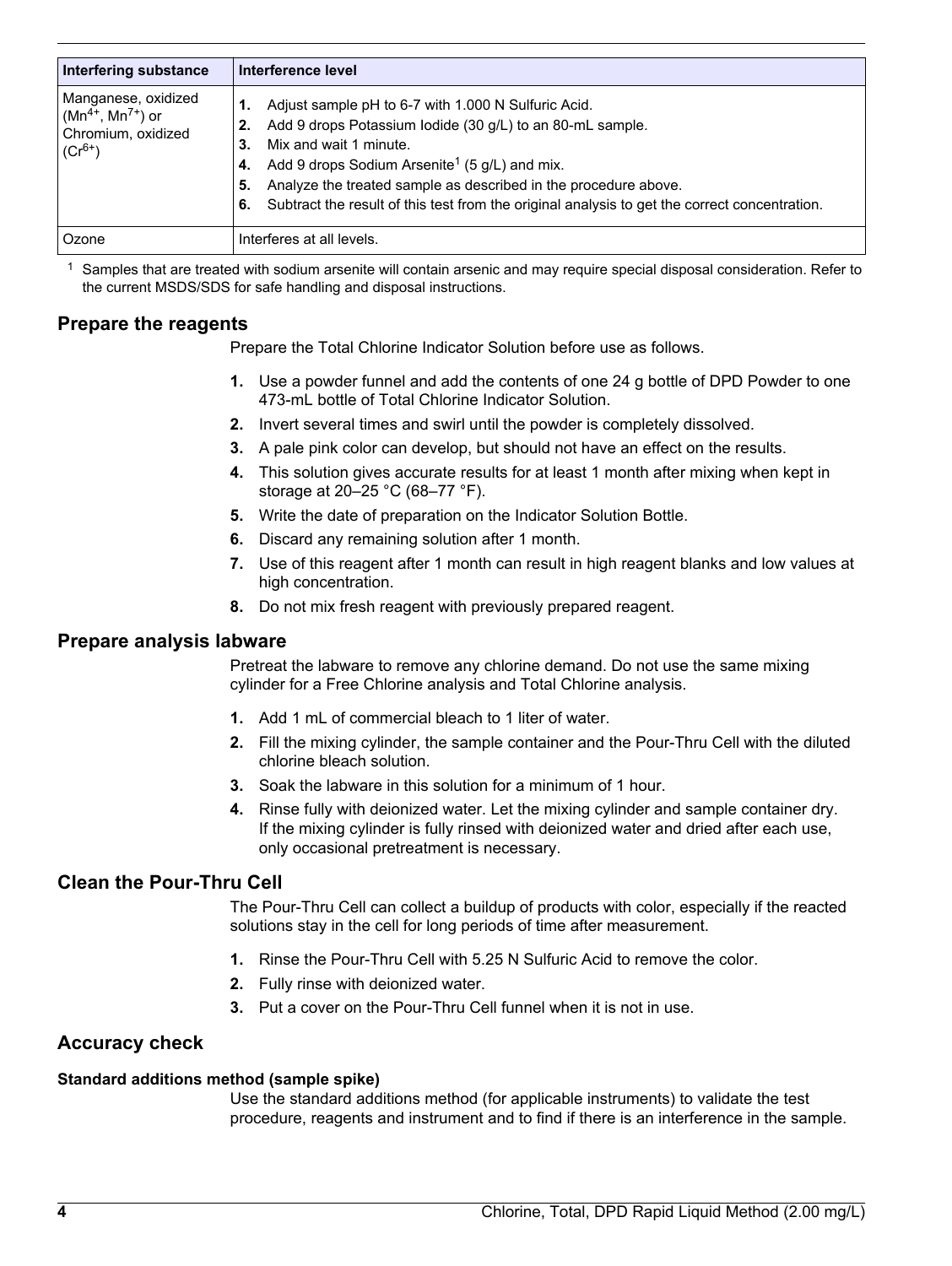Items to collect:

- Chlorine Voluette<sup>®</sup> Ampule Standard Solution, 50 to 75-mg/L Cl<sub>2</sub> (use concentration on label)
- TenSette<sup>®</sup> Pipet and tips
- Ampule Breaker
- **1.** Use the test procedure to measure the concentration of the sample, then keep the (unspiked) sample in the instrument.
- **2.** Go to the Standard Additions option in the instrument menu.
- **3.** Select the values for standard concentration, sample volume and spike volumes.
- **4.** Open the standard solution.
- **5.** Prepare three spiked samples: use the TenSette pipet to add 0.3, 0.6 and 0.9 mL of the standard solution, respectively, to three 80-mL portions of fresh sample. Mix well.
- **6.** Use the test procedure to measure the concentration of each of the spiked samples. Start with the smallest sample spike. Measure each of the spiked samples in the instrument.
- **7.** Select **Graph** to compare the expected results to the actual results.

*Note: If the actual results are significantly different from the expected results, make sure that the sample volumes and sample spikes are measured accurately. The sample volumes and sample spikes that are used should agree with the selections in the standard additions menu. If the results are not within acceptable limits, the sample may contain an interference.*

## **Method performance**

The method performance data that follows was derived from laboratory tests that were measured on a spectrophotometer during ideal test conditions. Users can get different results under different test conditions.

| <b>Program</b> | <b>Standard</b> | Precision (95% confidence interval) | <b>Sensitivity</b><br>Concentration change per 0.010 Abs change |
|----------------|-----------------|-------------------------------------|-----------------------------------------------------------------|
| 82             | 1.18 mg/L $Cl2$ | 1.17-1.19 mg/L $Cl2$                | $0.02$ mg/L Cl <sub>2</sub>                                     |

## **Summary of Method**

Chlorine can be in water as free available chlorine and as combined available chlorine. Both forms can be in the same water and can be determined together as the total available chlorine. Free chlorine is available as hypochlorous acid and/or hypochlorite ion. Combined chlorine exists as monochloramine, dichloramine, nitrogen trichloride and other chloro derivatives. The combined chlorine oxidizes iodide in the reagent to iodine. The iodine and free chlorine in the sample react with the DPD (N,N-diethyl- pphenylenediamine) indicator to form a pink color, which is proportional to the total chlorine concentration. To determine the concentration of combined chlorine, complete a free chlorine test and a total chlorine test. Subtract the free chlorine results from the results of the total chlorine test to obtain combined chlorine. The measurement wavelength is 530 nm.

## <span id="page-4-0"></span>**Consumables and replacement parts**

#### **Required reagents**

| <b>Description</b>                                 | <b>Quantity/test</b> | Unit   | Item no. |
|----------------------------------------------------|----------------------|--------|----------|
| Rapid Liquid Total Chlorine Reagent Set, includes: |                      |        | 2557000  |
| DPD Indicator Powder, 24-g                         |                      | varies | 2297255  |
| <b>Total Chlorine Indicator Solution</b>           | $1 \text{ ml}$       | 473 ml | 2263411  |
| Total Chlorine Buffer Solution                     | 1 mL                 | 473 ml | 2263511  |